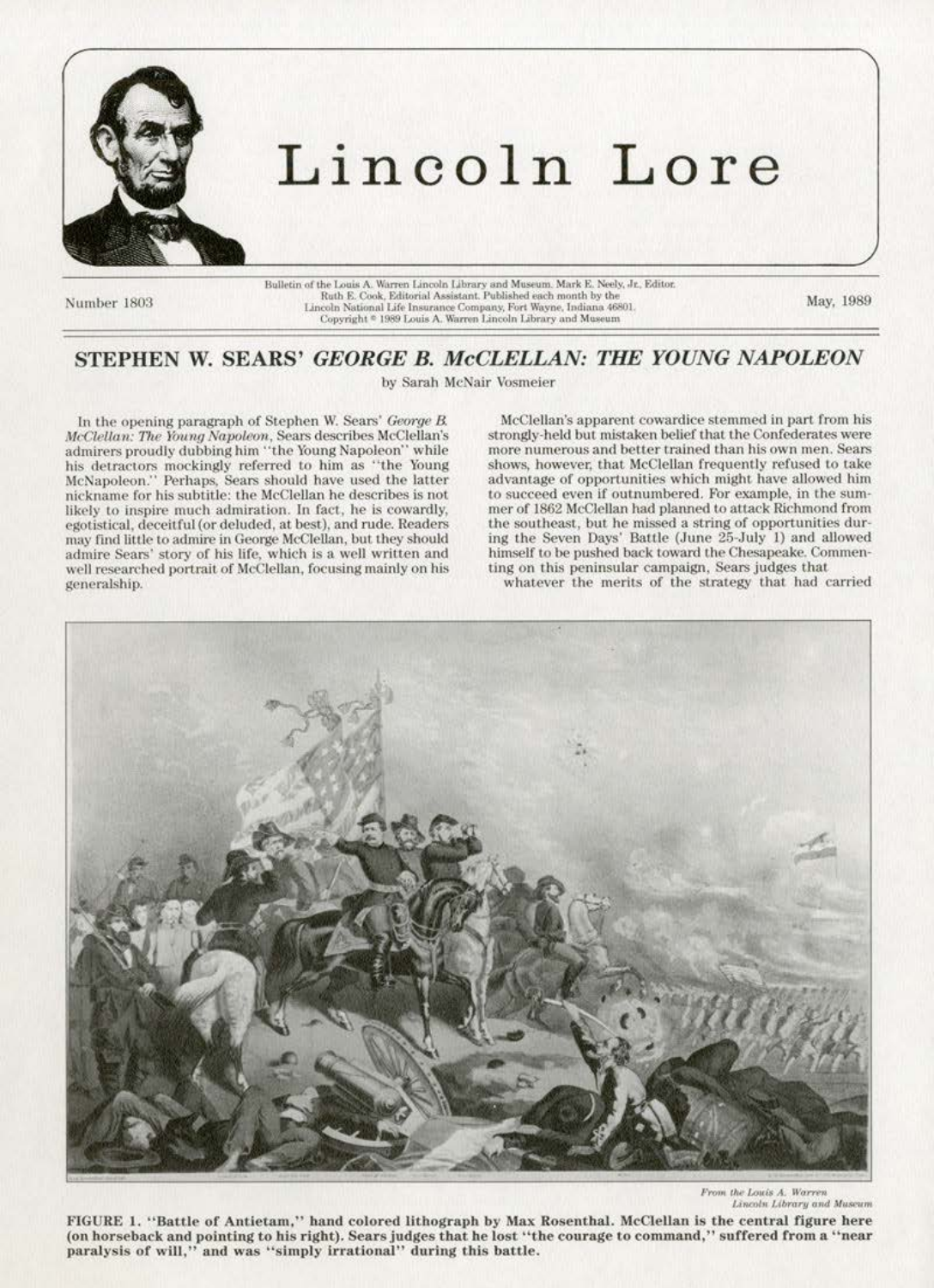[McClellan] to the gates of Richmond, he failed-and failed repeatedly-the test of battle. Crisis on the battlefield left him incapable of initiative and virtually deranged, desperately attempting to shift the responsibility and consequences of his failure. George McClellan was beaten in the battle for Richmond by an army that existed only in his mind's eye, its overwhelming numbers real enough to him so that he was able, in a final act of evasion, to make a plausible case...that nothing of what had happened was actually his fault (pp. 225-226).

Similarly, when Sears analyzes the battle of Antietam (September 17, 1862), in which McClellan forced Robert E. Lee's army to retreat but missed an opportunity to beat the Confederates decisively, Sears judges that

the only explanation for [McClellan's] failing on so many counts is that once again, in common with his failings in the Seven Days' battles, he lost his inner composure and with it the courage to command under the press of combat. . . . [McClellan suffered from] a near paralysis of will. The phantom army McClellan attributed to his opponent perhaps accounted for his overall obsessive caution, but many of his battlefied decisions were, for a trained soldier, simply irrational (p. 323).

This sort of paralysis certainly detracts from a "young Napoleon" image, but McClellan's egoism seems to have covered up for some of his battlefield failings. His dramatic flamboyance seems to have made him enormously popular with his soldiers, and his focusing their attention on his personality seems to have improved their morale.

On the other hand, his egoism also meant that he believed he was more competent than either his superiors or his subordinates. Throughout his career McClellan had clashed with his superiors, but he was especially impatient with civilian leaders-like Lincoln-who "meddled" in the war. Stationed in Washington early in the war, McClellan resented

Lincoln's unexpected arrivals to discuss strategy with him; he once hid himself at Edwin M.<br>Stanton's house to "dodge all enemies in shape of "browsing" Presdt etc." On another occasion, he tolerantly listened to some of the president's military suggestions, pretending to be "much edified," but after he was sure Lincoln was out of ear shot he turned to one of his friends and said derisively, "Isn't he a rare bird?" (p. 132).

Because McClellan could not believe that any of his subordinates were capable of doing anything as well as he could, he wasted time with routine administrative duties rather than planning or leading successful battles. Also, his belief in his own indispensability contributed to his apparent cowardice, as is illustrated by this letter to his wife, written just before the Seven Days' Battle.

I feel that the final salvation of the country demands the utmost prudence on my part & that I must not run the slightest risk of disaster, for if anything happened to this army our cause would be lost. I feel too that I must not unnecessarily risk my life-for the fate of my army depends upon me & they all know it (pp. 200-201).

McClellan may have been deluded about his own value as a commander, and he was certainly deluded about the actual strength of the Confederate forces, but Sears shows how he sometimes purposely deceived the administration more than himself. For example, in late July 1862 as he was preparing for another attack on Richmond, McClellan explained to the administration that he could not possibly attack without more reinforcements, insisting that he was facing a force of 200,000 Confederates. As he described the Confederates to his wife, however, he figured they were a much smaller number, only about 150,000 to 170,000 (p. 240).

In addition to being cowardly, egotistical, and deceitful, Sears' "Young Napoleon" is also rude. Perhaps the most famous example of his rudeness is the story John Hay told about McClellan's "unparalleled insolence" to the president on November 13, 1861. Lincoln, Hay, and William H. Seward had gone to McClellan's house that evening to discuss the military situation. Finding McClellan to be out, they decided to wait. An hour later they saw him enter the house and go upstairs, ignoring an orderly's announcement that the president was waiting for him. After another thirty minutes, they sent the orderly upstairs to remind McClellan that they were still waiting; when the orderly returned, they were informed that McClellan had gone to bed (pp. 132-133).

Hay thought Lincoln took no offense, but he must have been a little surprised, at least, by this kind of personal insult. Perhaps Lincoln would have been less surprised by the insults McClellan and his Democratic friends paid him behind his back. Partisanship was a way of life in the nineteenth century, and as a Democrat, McClellan was not likely to support Lincoln's administration wholeheartedly, no matter how polite he might be to Lincoln personally. Some of McClellan's supporters have tried to downplay his publicized criticisms of the administration, attributing them to political inexperience. Sears, however, insists that McClellan "was a part-

isan Democrat in knowing and deliberate opposition to the Republican administration that employed him" (p. xii).<br>Damning as this portrait of

"the Young Napoleon" is, Sears' careful research makes it convincing. Sears pays especially close attention to primary sources on McClellan. (He claims in his introduction that "an understanding of the man is best found in original, primary sources, and this biography is drawn entirely from such sources" [p. xii].) Sears demonstrates his command of the primary material with details on how McClellan changed his mind about issues as he rewrote the original drafts of some of his letters and public statements. Sears also paid close attention to other primary documents. In one case, he found the copy of McClellan's memoirs which had been owned by Jacob Cox, an observer to an incident McClellan describes in the book. With Cox's copy of the book in hand, Sears could report on Cox's marginal notes on the page describing the event he<br>witnessed-"Certainly not true" (p. 262).

Sears does an excellent job with the primary sources, but his book lacks any historiographical context. Knowing how interpretations of McClellan have



Lincoln Library and Museu

FIGURE 2. "Maj. Gen. Geo. B. McClellan on the Battlefield of Antietam," engraving by A.B. Walter. This print was based on a painting by Christian Schussele, which Sears has used for his dust jacket.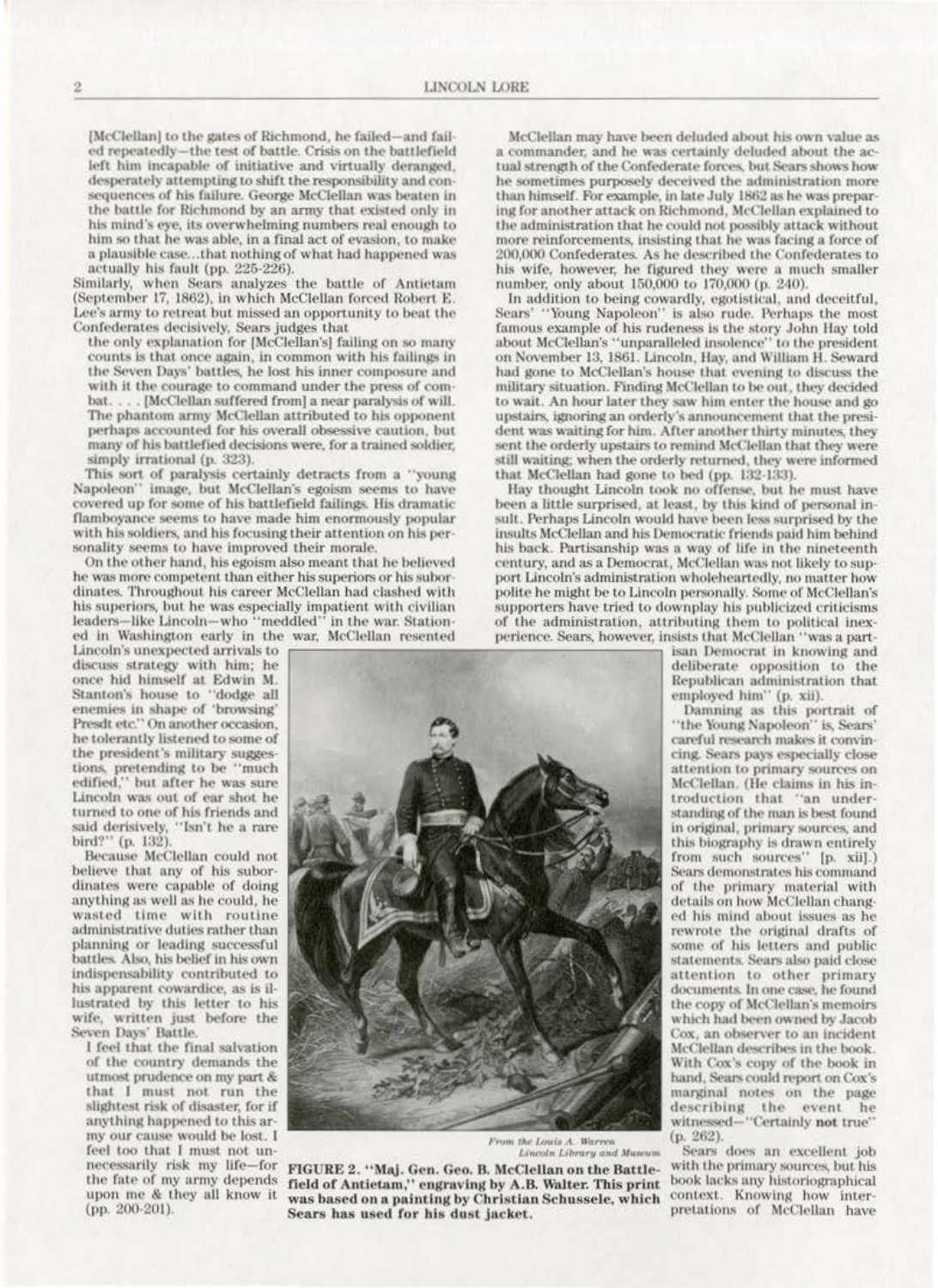changed over time (and why we need a new biography of him now) would have been helpful. Joseph L. Harsh's "On the McClellan-Go-Round" makes a good supplement to Sears book for those who are interested in McClellan historiography. (The article can be found in Civil War History, vol. 19, no. 2, [June 1973], pp. 101-118 or in Battles Lost and Won, edited by John T. Hubbell, [Westport, Conn.: Greenwood Press, 1975], pp. 55-73). Harsh explains that (at the time of his writing) McClellan biographies had generally been of poor quality and that the most influential treatments of McClellan had appeared in general histories of the Civil War. Harsh begins with the earliest biographies of McClellan, and he points out that the professional Civil War-era soldiers did not criticize McClellan's cautiousness nearly as much as their civilian contemporaries did and later historians have. Also, Harsh notes, because twentieth century historians have seen the Civil War as the first "total war," they are impatient with McClellan's nineteenth-century style of fighting. preferring Ulysses S. Grant's more modern techniques. McClellan's slowness and his scrupulous respect for Southern property and civilians seem archaic to modern scholars, but for McClellan and many of his colleagues, they were entirely appropriate. Ideally, McClellan hoped the North could raise and train an army that was so enormous that the South would give up without fighting. If both Northerners and Southerners had been careful not to allow passions to become inflamed. the chastened (but not humiliated) South would be able to rejoin the Union without any painful period of Reconstruction. Understanding how interpretations of McClellan have

changed over time might help us avoid simplistic "Monday morning quarterback"-style criticisms.

Sears is scrupulously fair in his treatment of McClellan: although he emphasizes the more unsavory aspects of McClellan's character, he does not neglect to describe how his men adored him. Still, the structure of Sears' book controls the conclusions his readers are likely to draw about McClellan. Because Sears' analysis is mostly of McClellan as a general, he judges him on his successes and failures in that capacity rather than as a politician or businessman or husband and father. (This is due, in part, to the sources Sears used. McClellan wrote a letter to his wife, Mary Ellen [Marcy] McClellan, nearly every day when they were separated. Thus there is much more material on his life as a general than on other periods of his life when he was not separated from her.) Sears' two chapters on McClellan as a politician and presidential candidate are adequate but shorter and weaker than his treatment of his military campaigns. For example, Sears notes that McClellan was determined not to campaign actively for the presidency, but he does not explain that to have done so would have seemed improperly power hungry to nineteenth century voters. Similarly, Sears' treatment of McClellan's relationship with his wife is only cursory. In comparison, Bruce Catton, in Mister Lincoln's Army, uses primary documents to suggest that Mary Ellen McClellan was more influential in McClellan's life than Sears describes her to be.

Sears' careful research is showcased by good writing. (There are a few passages which may confuse general readers, especially battle scenes where it is not always clear who is fighting on which side or how various units relate to each other, but these passages are not central to the book.) Fortunately for Sears, his subject lends itself to good writing: McClellan wrote extensive and amazingly candid letters, which are eminently quotable. Sears was also fortunate in having Lincoln's wit and masterful prose to draw on, as well as the diaries and letters of Lincoln observers. Thus Sears, describing McClellan's stubborn refusal to move, his great attachment to his men, and his cowardice, could tell the story of how

the president, standing on a hilltop with his friend Ozias M. Hatch and observing the vast encampment of the army. abruptly asked Hatch whether he knew what they were looking at. It was the Army of the Potomac, of course, Hatch replied. "So it is called, but that is a mistake," Lincoln said; "it is only McClellan's bodyguard," (p. 331). Sears could also quote Lincoln's exasperated telegram to McClellan on October 24, 1862. Ever since the battle of Antietam in September, Lincoln had been trying to get McClellan to move against the Confederates, but McClellan complained that he could not move until his army was pro-

perly supplied and rested. The Confederate cavalry had made a successful and embarrassing raid against McClellan's army, and yet he still would not move, because, he explained to Lincoln, the Union cavalry was exhausted. Lincoln responded with "Will you pardon me for asking what the horses of your army have done since the battle of Antietam that fatigue anything?" (p. 334).

Similarly, Sears could rely on Lincoln for perceptive evaluations of McClellan's character, as when Lincoln told Senator Orville Browning that McClellan "had the capacity to make arrangements properly for a great conflict" but that when the moment actually came for battle, "he became nervous and oppressed with the responsibility and hesitated to meet the crisis" (p. 169).

In conclusion, Sears' George B. McClellan: The Young Napoleon is a valuable biography, especially for those who are interested knowing more about in. McClellan as a general. It is well written and well grounded in McClellan's own writings. Although "the Young Napoleon" would not have appreciated this portraval of him as cowardly and deceitful, he would have to admit that Sears constructed that portrait out of McClellan's own words.

From the Louis A. Warren Lincoln Library and Museum

FIGURE 3. Carte-de-viste photo of McClellan (c. 1861) owned by the Lincolns and part of the "Lincoln Family Album."